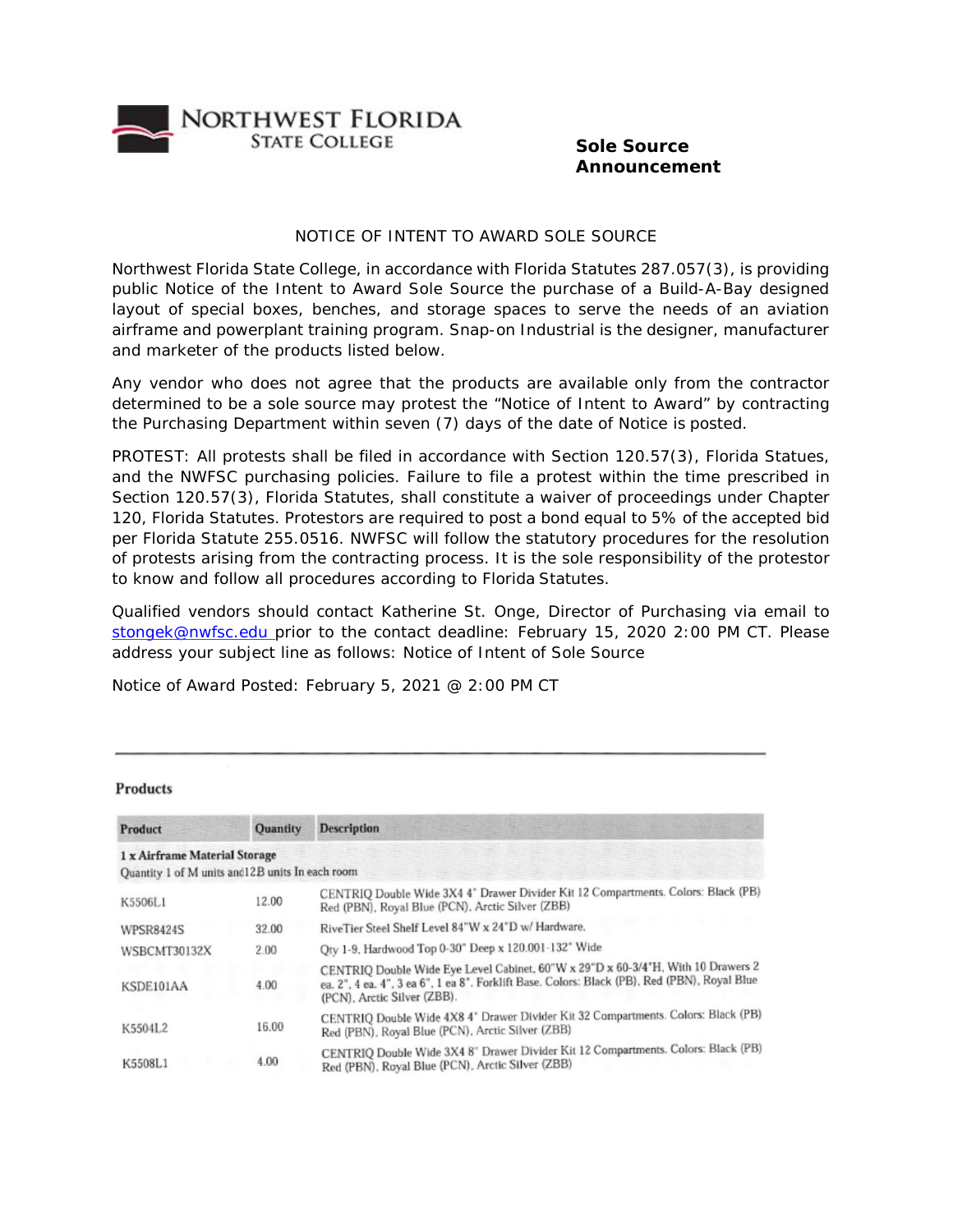| WPSR8424SS                                                       | 12.00 | RiveTier Starter Steel Shelves.84"Wx24"Dx87"H w/3 Shelves.                                                                                                                                                                                                                                                                                   |
|------------------------------------------------------------------|-------|----------------------------------------------------------------------------------------------------------------------------------------------------------------------------------------------------------------------------------------------------------------------------------------------------------------------------------------------|
| K5502L2                                                          | 8.00  | CENTRIQ Double Wide 4X8 2" Drawer Divider Kit 32 Compartments. Colors: Black (PB)<br>Red (PBN), Royal Blue (PCN), Arctic Silver (ZBB)                                                                                                                                                                                                        |
| 2 x Airframe Powerplant Tool Storage                             |       |                                                                                                                                                                                                                                                                                                                                              |
| Quantity 1 system c and 18D units in each room                   |       |                                                                                                                                                                                                                                                                                                                                              |
| <b>KRS1521D</b>                                                  | 3.00  | Tool Box, Single Bank, 10 Drawers, 54.25"W X 56.375"T X 29" D. Includes Levelers, and<br>Front Skirt. Approx. Square Inches 11,010 - (cm <sup>2</sup> ) (71,033) Colors: Red, Gloss Black,<br>Royal Blue, Midnight Blue, Arctic Silver                                                                                                       |
| KRSC4130PBO                                                      | 18.00 | Features . Three 35" wide drawers for more storage capacity . Bottom section with locking<br>door is 16" H x 36" W x 19" D and holds up to 500 lb . Heavy-duty polymer worktop .<br>17,500 cubic inches of storage • Vibration absorbing casters provide a more stable<br>environment for tools and equipment . Does not include power tools |
| WSBKRSST29084X430                                                | 1.00  | QTY 1-9 Custom Stainless Steel Top - 29"D x 72.251" - 84.25" W, See Stainless 430<br><b>Stainless</b>                                                                                                                                                                                                                                        |
| WSBCMT30084X                                                     | 1.00  | Qty 1-9, Hardwood Top 0-30" Deep x 72.001 - 84" Wide                                                                                                                                                                                                                                                                                         |
| 1 x Airframe Project Storage<br>Quanity 1 system e and 5 f units |       |                                                                                                                                                                                                                                                                                                                                              |
| 1011I9000PV                                                      | 5.00  | 4" Base Skid for use with 29" deep tool storage accessories.                                                                                                                                                                                                                                                                                 |
| 1011J615PV                                                       | 5.00  | Front Skirt for a 711J9000PV & 1011J9000PV (must order 2 1522X619PV brackets for<br>each skirt)                                                                                                                                                                                                                                              |
| 1522X619PV                                                       | 10.00 | Skirt Adapter. 2 needed per skirt.                                                                                                                                                                                                                                                                                                           |
| WSBBRACE                                                         | 10.00 | 18" Brace for WSB Leg (Flat Black Only)                                                                                                                                                                                                                                                                                                      |
| WSBLEGADJX                                                       | 10.00 | Qty. 1 - 5 - Adjustable Bench Leg, (Top depths 28"-36") x 28.762" - 42.762"H (Painted)<br>Colors: Red. Black. Royal Blue and Midnight Blue (Only) Special Colors<br>WSBLEGADJXSC                                                                                                                                                             |
| WSBEPIC                                                          | 10.00 | EPIC Style Outlet Adder to a Standard Stainless Top Per Top. Includes The Cutout.                                                                                                                                                                                                                                                            |
| <b>KRS7215C</b>                                                  | 3.00  | Bulk storage 73.371" W x 24"D 4 Doors, Includes Levelers - Front Skirt (2) Shelves<br>included                                                                                                                                                                                                                                               |
| KSSKRT24SET                                                      | 1.00  | 2 Side Skirts For KRS2496A. 2418A. 722C. 756C. 4804A. 4815B. 1815B. 7215C. 2413B<br>& 2415B                                                                                                                                                                                                                                                  |
| KRS32END                                                         | 2.00  | 10" Filler Panel, Used with 700, 7000 Series Tool Boxes and Bulk Storage Colors: Red.<br>Black, Royal Blue, Midnight Blue & Arctic Silver.                                                                                                                                                                                                   |
| BABARECSD72                                                      | 3.00  | Block Style Riser for over head bulk cabinet w/ 2 Electric Quads Built In and stainless slots<br>and dots stainless. 72"L X 18"D X 18"H. Includes Mounting Hardware & Hardware Cover<br>Caps Any 4 Standard Color.                                                                                                                           |
| <b>KRS3616A</b>                                                  | 6.00  | 36" Wall Mounted Or Riser Mounted Overhead Storage. Colors: Red, Gloss Black, Royal<br>Blue, Midnight Blue, Arctic Silver                                                                                                                                                                                                                    |
| WSBCMT30120X                                                     | 2.00  | Oty 1-9, Hardwood Top 0-30" Deep x 108.001 - 120" Wide                                                                                                                                                                                                                                                                                       |
| WSBCMT30084X                                                     | 5.00  | Qty 1-9, Hardwood Top 0-30" Deep x 72.001 - 84" Wide                                                                                                                                                                                                                                                                                         |
| <b>KRL7011A</b>                                                  | 5.00  | End Cab, 7 Drawers Square Inches (cm <sup>2</sup> ) 2,756 ***** Must Also Order 1011J9000<br>Base***** If Unit Is Not Against The Wall Also Order 1 ea. 1011J615PV Frt/Rear Skirt<br>And 2 ea. 1522X619PV Mounting Brackets. Color: Red, Gloss Black, Royal Blue,<br>Midnight Blue, Arctic Silver                                            |
| 1 x Airframe Main Lab<br>Quanity 5 system L and 10 G units       |       | <b>PARTICIPATION IN A REPORT OF A PROPERTY</b>                                                                                                                                                                                                                                                                                               |
| KRS4815B                                                         | 10.00 | Bulk storage 48" W x 24"D 2 Doors, Includes Levelers - Front Skirt (2) Shelves included                                                                                                                                                                                                                                                      |
| WSBBRACE                                                         | 40.00 | 18" Brace for WSB Leg (Flat Black Only)                                                                                                                                                                                                                                                                                                      |
| 8-30839A                                                         | 40.00 | 6X2 Swivel Caster For KRL Series Roll Cabs. (Replacement Part)                                                                                                                                                                                                                                                                               |
| WSBCMT30084X                                                     | 10.00 | Qty 1-9, Hardwood Top 0-30" Deep x 72.001 - 84" Wide                                                                                                                                                                                                                                                                                         |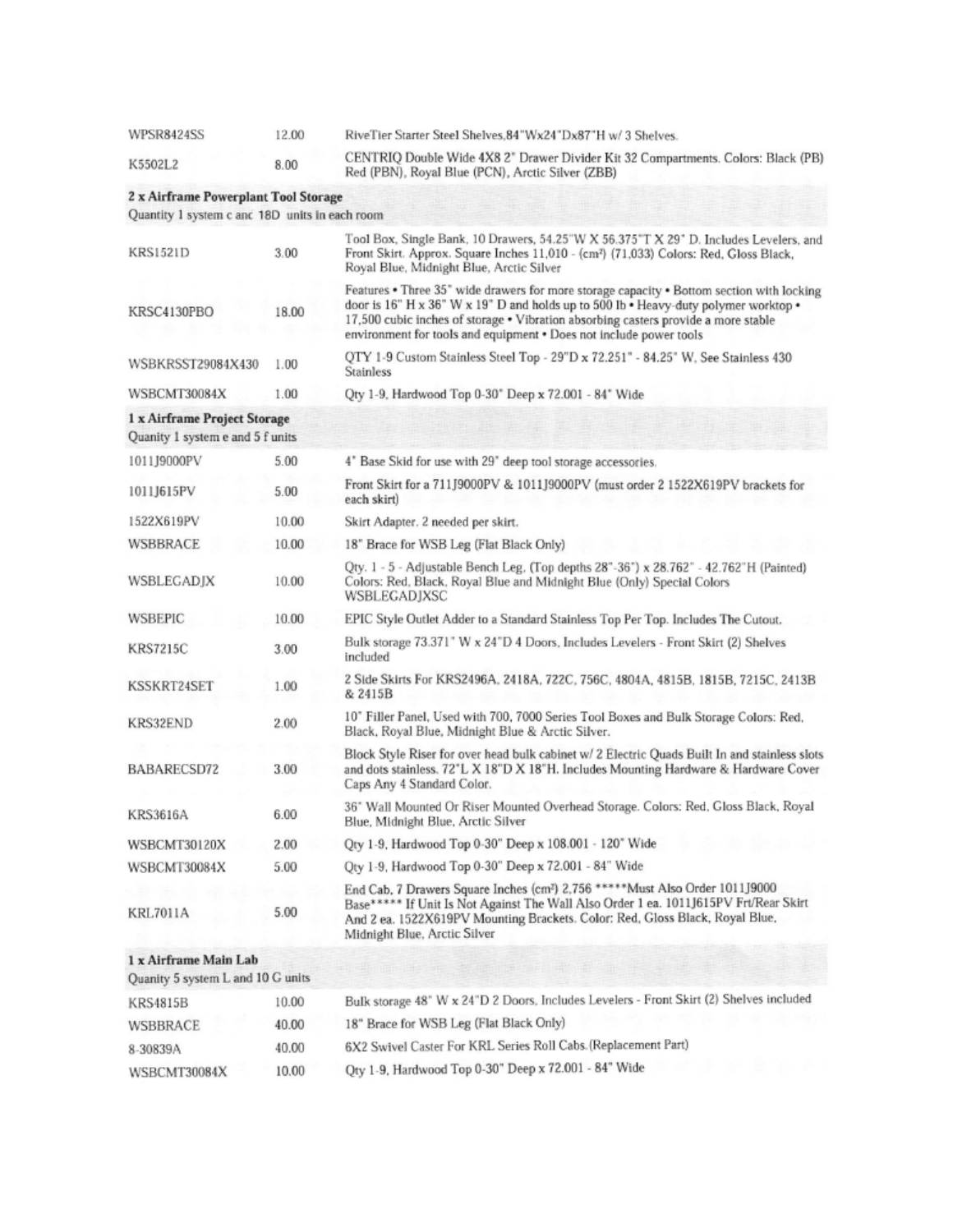| 1522X619PV      | 120.00 | Skirt Adapter. 2 needed per skirt.                                                                                                                                                                                                                                                                |
|-----------------|--------|---------------------------------------------------------------------------------------------------------------------------------------------------------------------------------------------------------------------------------------------------------------------------------------------------|
| WSB302376-1     | 5.00   | Model # WSBSTT36102-ND 36 x 102, 1.56", Type 430, Wrapped & Welded, Particle<br>Board Core, w/LOGO                                                                                                                                                                                                |
| WSB302376-2     | 5.00   | Model # WSBSTT36078-ND 36 x 78, 1.56", Type 430, Wrapped & Welded, Particle<br>Board Core, w/LOGO                                                                                                                                                                                                 |
| WSBCUTOUT       | 30.00  | Stainless Cut Out Charge                                                                                                                                                                                                                                                                          |
| <b>KRL7011A</b> | 30.00  | End Cab. 7 Drawers Square Inches (cm <sup>2</sup> ) 2.756 *****Must Also Order 1011J9000<br>Base***** If Unit Is Not Against The Wall Also Order 1 ea. 1011J615PV Frt/Rear Skirt<br>And 2 ea. 1522X619PV Mounting Brackets. Color: Red., Gloss Black, Royal Blue,<br>Midnight Blue, Arctic Silver |
| 1011J9000PV     | 30.00  | 4" Base Skid for use with 29" deep tool storage accessories.                                                                                                                                                                                                                                      |
| 1011J615PV      | 60.00  | Front Skirt for a 71119000PV & 101119000PV (must order 2 1522X619PV brackets for<br>each skirt)                                                                                                                                                                                                   |

## 1 x Power Plant Main Lab

Quanity 1H unit, 12 J units and 1 K unit

| <b>KRS2415B</b>                                                 | 24.00 | Bulk storage 24" W x 24"D, Includes Levelers - Front Skirt (1) Shelf included and 1 slide<br>out shelf included.                                                                                                                                                     |
|-----------------------------------------------------------------|-------|----------------------------------------------------------------------------------------------------------------------------------------------------------------------------------------------------------------------------------------------------------------------|
| ALG19-12                                                        | 1.00  | Modified KRS7215 Bulk storage 73.371" W x 24" D 4 Doors, Includes 2" Levelers (2)<br>Shelves included Color: Red. Black. Royal Blue. Midnight Blue.                                                                                                                  |
| WSBKRSST29096X430                                               | 2.00  | OTY 1-9 Custom Stainless Steel Top - 29"D x 84.251" - 96.25" W, 430 Stainless                                                                                                                                                                                        |
| 2415J615BRPV                                                    | 24.00 | Replacement Part Front / Back Skirt W/Hardware For KRS2415 & KRS2413                                                                                                                                                                                                 |
| KFSKRT36SET                                                     | 12.00 | Front / Back Skirt W/Hardware 36" For KRS756, KRS1056 & KRS1501 & CENTRIO<br>STD Plus.                                                                                                                                                                               |
| WSBKRSST29084Y430                                               | 12.00 | Qty 10+ / Custom Stainless Steel Top 0"-29"D x 72.251" - 84.25" W, See Stainless<br>Conditions for Actual Top Sizes.                                                                                                                                                 |
| <b>KRS7023D</b>                                                 | 2.00  | Tool Box, Triple Bank (73.04"W x 29.09"D x 38.58"H) - 19 Drawers with levelers - Front<br>Skirt Approx. Square Inches 11,499 - (cm <sup>2</sup> ) (74,187) Red, Gloss Black, Midnight Blue,<br>Royal Blue                                                            |
| <b>KRS7215C</b>                                                 | 4.00  | Bulk storage 73.371" W x 24"D 4 Doors, Includes Levelers - Front Skirt (2) Shelves<br>included                                                                                                                                                                       |
| KRS32END                                                        | 2.00  | 10" Filler Panel, Used with 700, 7000 Series Tool Boxes and Bulk Storage Colors: Red,<br>Black, Royal Blue, Midnight Blue & Arctic Silver.                                                                                                                           |
| KRS756D                                                         | 12.00 | Tool Box, Single Bank (35.68"W x 24"D x 338.58"H), 7 Drawers, Includes Levelers, and<br>Front Skirt. Approx. Square Inches 4,677 (cm <sup>2</sup> ) (30,174) Colors: Red, Gloss Black, Royal<br>Blue, Midnight Blue, Arctic Silver                                   |
| <b>KSSKRT24SET</b>                                              | 12.00 | 2 Side Skirts For KRS2496A, 2418A, 722C, 756C, 4804A, 4815B, 1815B, 7215C, 2413B<br>& 2415B                                                                                                                                                                          |
| KSSKRT29SET                                                     | 2.00  | 2 Side Skirts For KRS1022C, 1056C, 1032D, 1501C, 1521C, 1522C, 7022C, 7023C & All<br>L5                                                                                                                                                                              |
| ALG19-11                                                        | 2.00  | Modified Tool Box, Double Bank 7 Drawers with levelers (54.25"W x 29.09"D x 38.58"H)<br>- W/ 1 ea. 5", 1 ea. 3", 3 ea 2" & 1 ea. 4" 2" Adjustable Legs Approx.32,160 cu. In., 8,341<br>sq. in. 6,800 lb. load capacity Color: Red, Black, Royal Blue, Midnight Blue. |
| WSBKRSSTE29120X430 4.00                                         |       | Otv. 1-9, Stainless Steel Top w/Electric Quad Back Splash Custom Sized - Depth 29" and<br>Width 108.251" - 120.25" - NOTE: Refer to Special Notes Section for Top Sizes.                                                                                             |
| 1 x Power Plant Material Storage<br>Quantity 2 of A and 12 of B |       |                                                                                                                                                                                                                                                                      |
| <b>WPSR8424S</b>                                                | 32.00 | RiveTier Steel Shelf Level 84"W x 24"D w/ Hardware.                                                                                                                                                                                                                  |
| <b>WPSR8424SS</b>                                               | 12.00 | RiveTier Starter Steel Shelves.84"Wx24"Dx87"H w/ 3 Shelves.                                                                                                                                                                                                          |
| K5504L2                                                         | 8.00  | CENTRIQ Double Wide 4X8 4" Drawer Divider Kit 32 Compartments. Colors: Black (PB)<br>Red (PBN), Royal Blue (PCN), Arctic Silver (ZBB)                                                                                                                                |